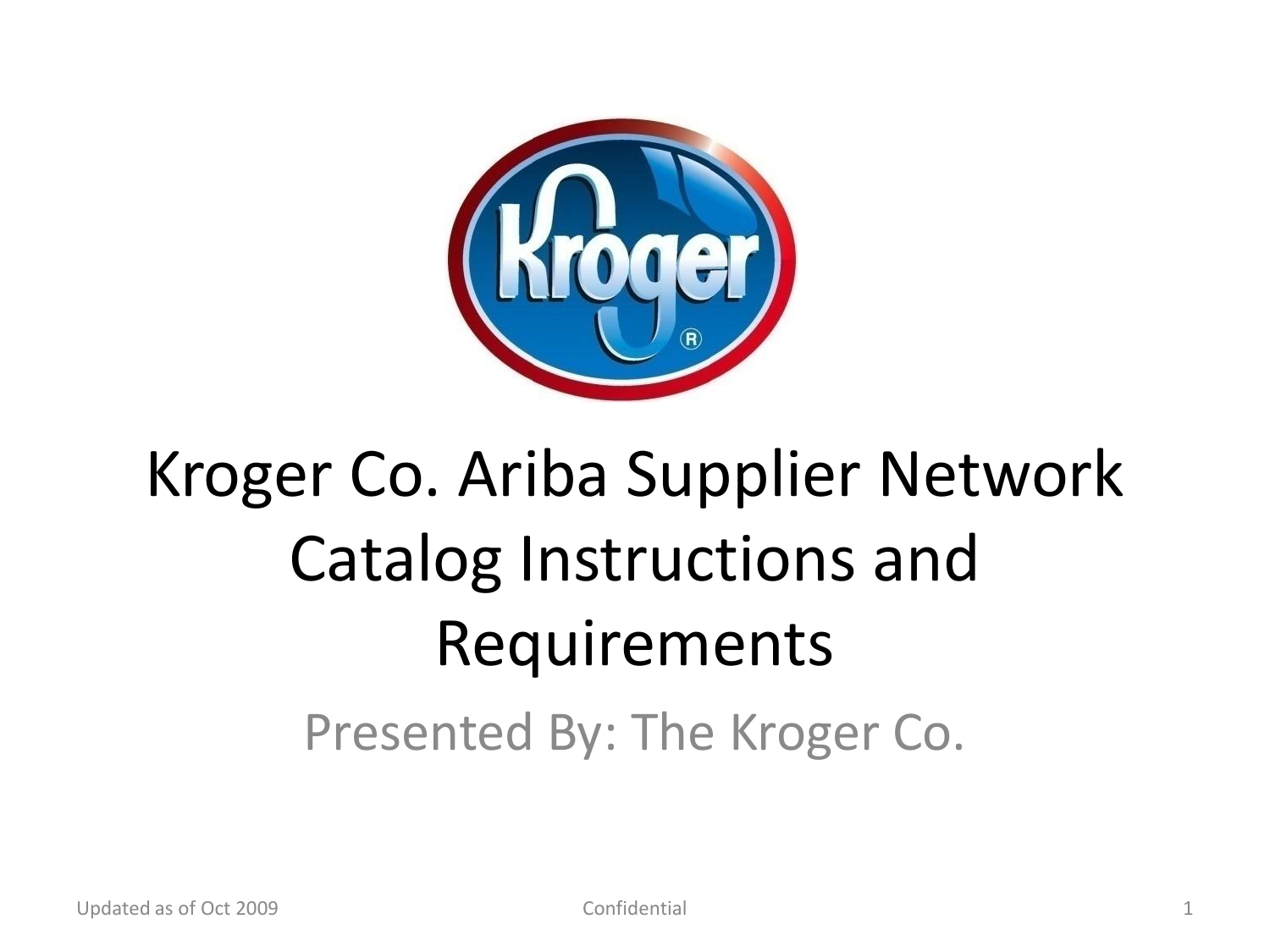

### Summary

•This presentation will explain the catalog building process to be completed in conjunction with the supplier and Kroger Corporate Procurement.

•The catalog template (CIF Template) can be found on the Kroger's Supplier Portal, knowledge.ariba.com/kroger.

•A catalog describes the products a Supplier offers and the prices they charge. The catalogs will feed the information to Kroger's eProcurement system through the Ariba Supplier Network. \*Catalog items are to only contain fixed price items.

- •Suppliers who provide items to Kroger and its affiliated banners will need to provide all items currently purchased by the Kroger Co.
- •Items listed on a catalog are for facility engineering and/or division store operations capital and expense orders. None of the items are for retail purposes.
- •Freight items should NOT be included on your catalog.
- •When your catalog is completed, please send the file to [eprocatalogs@kroger.com](mailto:eprocatalogs@kroger.com)

•After the catalog is reviewed and approved, Kroger will return the catalog to the supplier with instructions on how to load the catalog onto the Ariba Supplier Network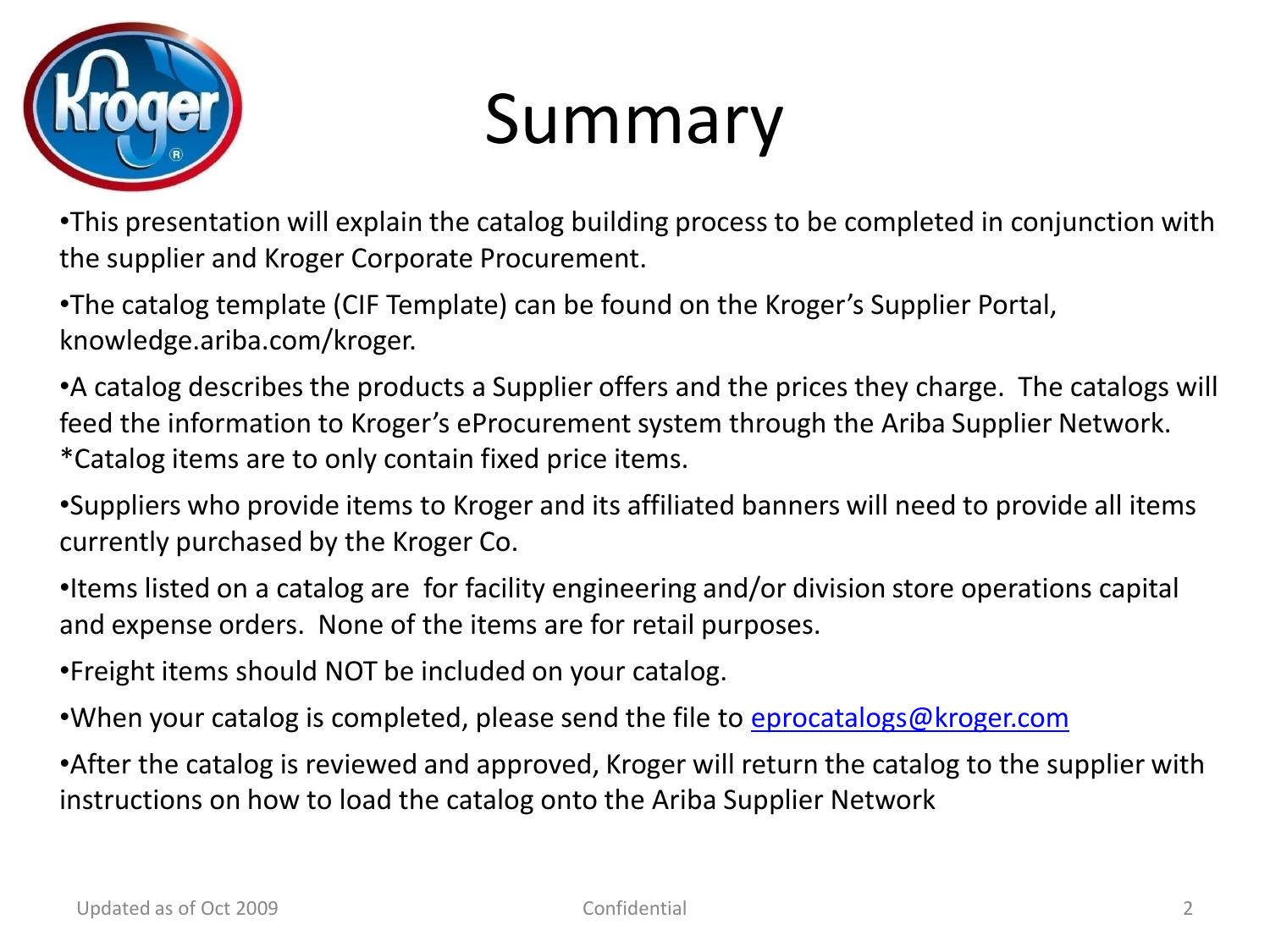

#### Contents

- •Header Information
	- •Item Count
	- •Time Stamp
- •Item detail information
	- •Required information on the catalog
- •Image requirements and format
- •Ariba Supplier Network support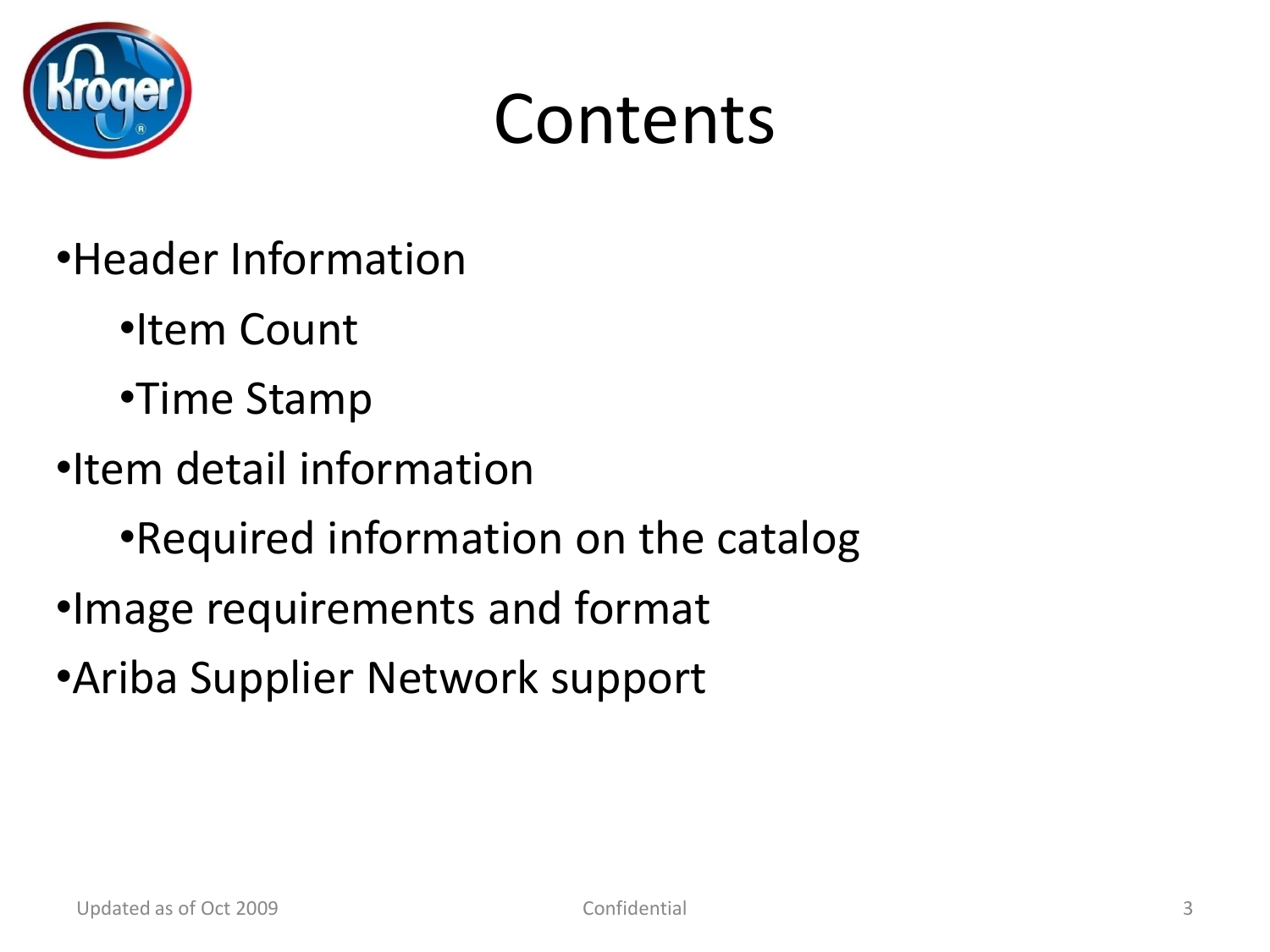

# Header Information

•The catalog template file can be found on the Kroger portal <https://knowledge.ariba.com/kroger> under catalog management. The header information should not change except for 3 fields, ITEMCOUNT, TIMESTAMP, and COMMENTS.

- ITEMCOUNT: Total number of items in your catalog.
- TIMESTAMP: Specify date For example 5/15/2005.
- Comments (Optional): Insert any comments or descriptions on the catalog. This field only appears on the catalog file.

|                   |    | Α                  | в                         | C.            |                    |
|-------------------|----|--------------------|---------------------------|---------------|--------------------|
|                   |    | CIF 1 V3.0         |                           |               |                    |
|                   |    | <b>CHARSET:</b>    | UTF-8                     |               |                    |
|                   |    | LOADMODE:          |                           |               |                    |
|                   |    | CODEFORMAT:        | <b>UNSPSC</b>             |               | Catalog            |
| Item Count -      |    | <b>CURRENCY:</b>   | <b>USD</b>                |               |                    |
|                   |    | SUPPLIERID DOMAIN: | NetworkID                 |               | <b>Header Data</b> |
|                   |    | <b>ITEMCOUNT:</b>  | 5                         |               |                    |
| <b>Time Stamp</b> |    | TIMESTAMP:         | 5/15/2005                 |               |                    |
| <b>Comments</b>   | 9. | UNUOM:             | <b>TRUE</b>               |               |                    |
|                   | 10 | <b>COMMENTS:</b>   | Any comments can go here. |               |                    |
| (Optional)        |    |                    |                           |               |                    |
|                   |    | <b>FIELDNAMES:</b> |                           | Manufacturer  |                    |
|                   |    | 11 Supplier ID     | <b>Supplier Part ID</b>   | Part ID       |                    |
|                   |    | 12 DATA            |                           |               |                    |
|                   | 13 | AN09067477712      | 2772882                   | TTSIBM412CID  |                    |
|                   | 1A | AN09067477712      | 2772967                   | IDG076450049X |                    |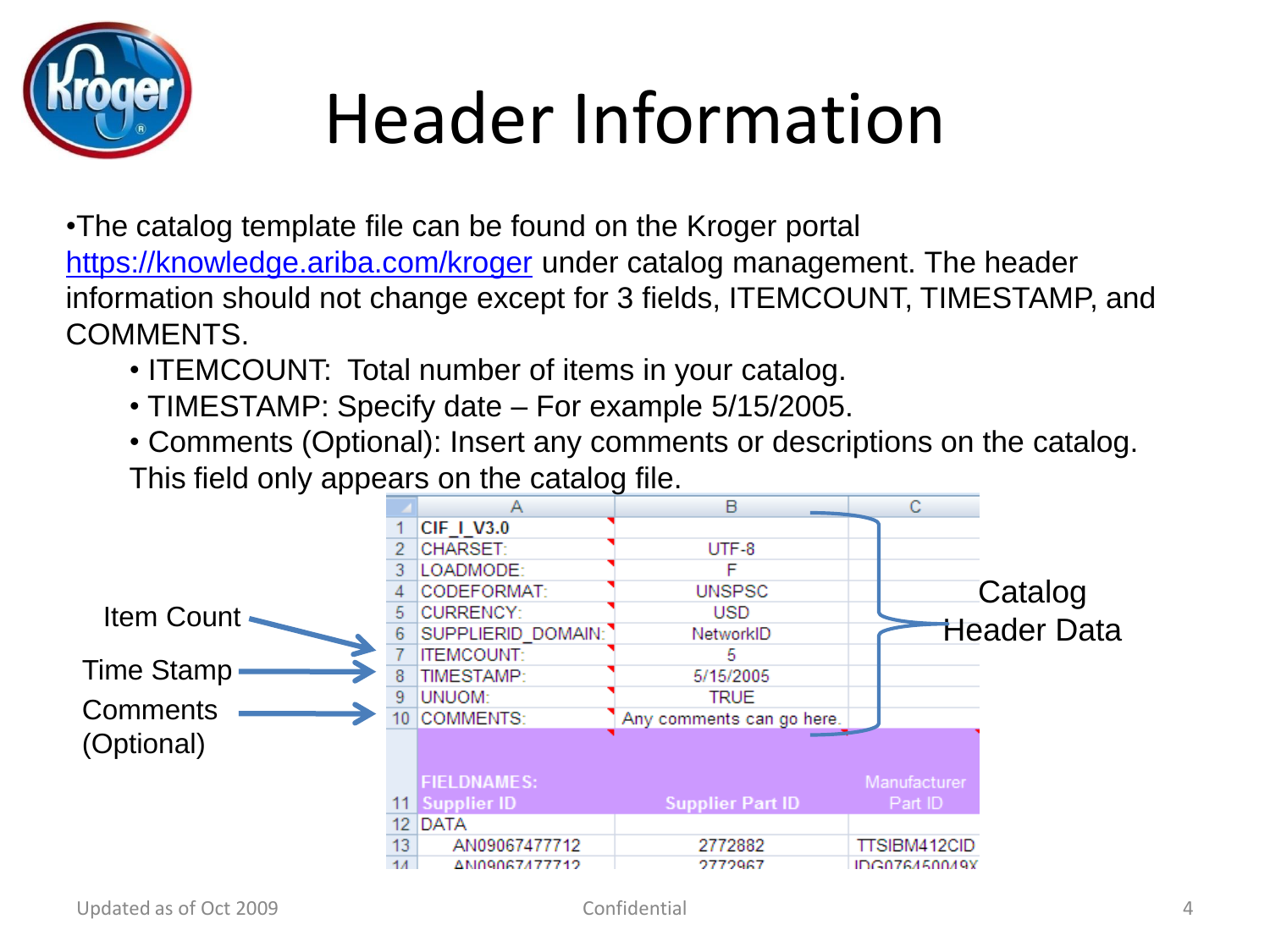

# Catalog Item Data

Kroger asks the supplier to fill out as much information as possible. Supplier can send the catalog to *[eprocatalogs@kroger.com](mailto:eprocatalogs@kroger.com)* for more information needed in regards to the catalog.

- **1) Supplier ID (Required)**  This is the supplier unique identifier on the Ariba SN. This comes from your Ariba account page known as your ANID number.
- **2) Supplier Part ID (Required)**  This is the supplier internal item number. This item number will appear on all purchase orders to reference the item being ordered. Must be a unique number. If you plan on transacting EDI or cXML, your item number must match 1:1 to the invoice or invoice will not transmit.
- **3) Manufacturer Part ID (Optional)**  Manufacturer item number.

|                        | и                  | $\overline{\mathbf{2}}$ | 2             |
|------------------------|--------------------|-------------------------|---------------|
|                        |                    |                         |               |
|                        | <b>FIELDNAMES:</b> |                         | Manufacturer  |
|                        | Supplier ID        | <b>Supplier Part ID</b> | Part ID       |
|                        | DATA               |                         |               |
|                        | AN09067477712      | 2772882                 | TTSIBM412CID  |
|                        | AN09067477712      | 2772967                 | IDG076450049X |
|                        | AN09067477712      | 2772276                 | IDG076458722  |
|                        | AN09067477712      | 2772981                 | IDG076450052X |
|                        | AN09067477712      | 2772985                 | IDG07645762   |
|                        | <b>ENDOFDATA</b>   |                         |               |
| Updated as of Oct 2009 |                    | Confidential            |               |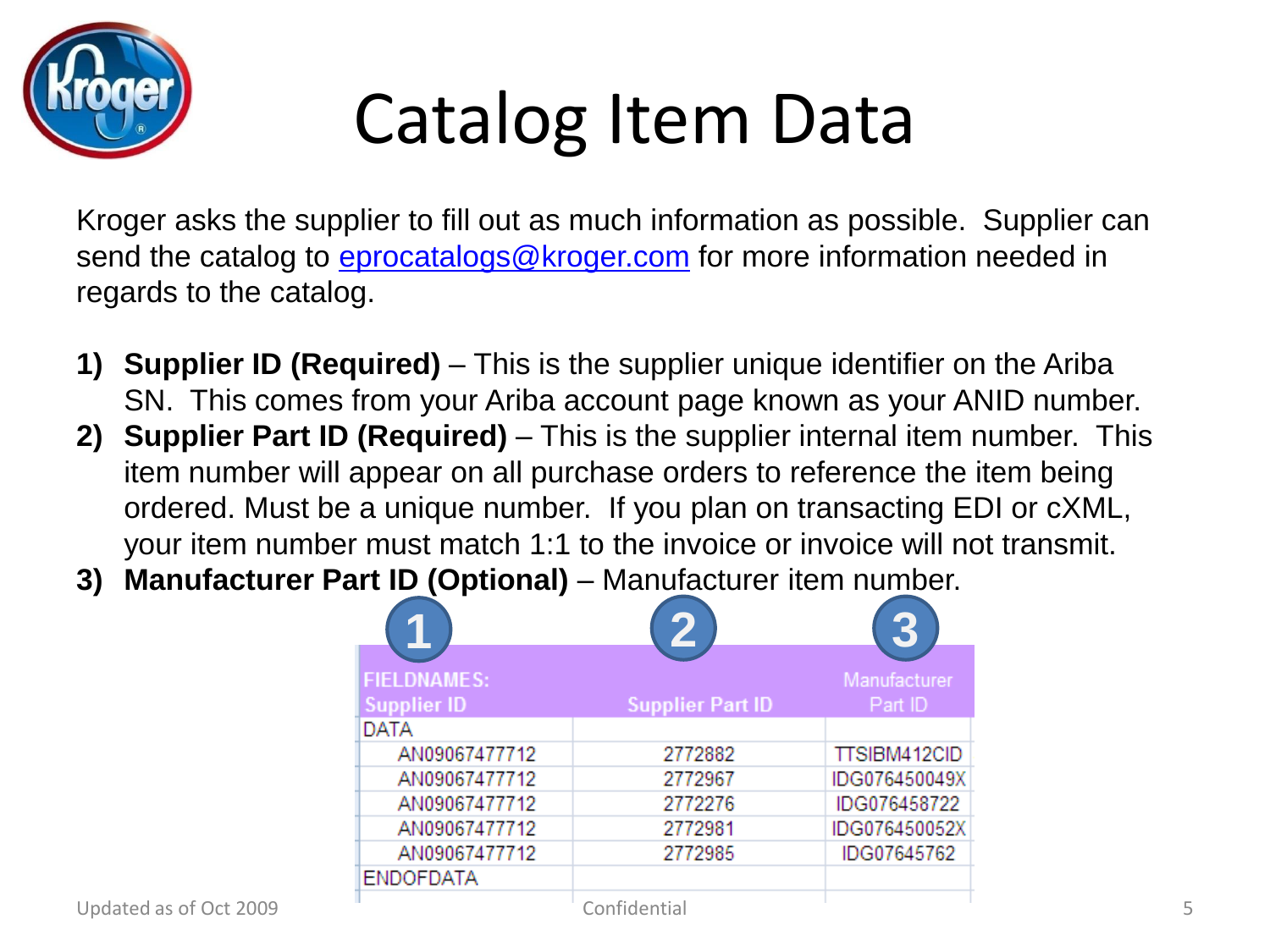

## Cont. Item Data

**4) Item description (Required)** – Description of the item or service provided to Kroger. If the item is a kit, please list all items included in the kit. Do not use quotes or apostrophes in the description, use feet (ft) or inches (in) instead. Also include the qty per order in the description (example: Quantity 25 per pack).

**5) SPSC Code (Required)** – Commodity code for the item. Use the Kroger SPSC code file found on the Kroger portal,<https://knowledge.ariba.com/kroger> and find the specific commodity code for the item.

**6) Unit Price (Required)** – Price for the item or service. Only include up to 2 decimals and do not use any dollar (\$) symbols.

**6) Unit of Measure (Required)** – Unit of measure codes can be found on the Ariba help page or on the portal under the catalog template unit of measure tab..

|                                                  | <b>SPSC</b> |                           | <b>Unit of</b> |  |
|--------------------------------------------------|-------------|---------------------------|----------------|--|
| <b>Item Description</b>                          | Code        | <b>Unit Price Measure</b> |                |  |
| 4-Line System Phone with Headset and Caller ID   | 43191504    | 45.24                     | EА             |  |
| <b>Excel 97 for Dummies Quick Reference Book</b> | 55101509    | 19.99                     | EA             |  |
| <b>Blue Ballpoint Pens, Disposable</b>           | 44121704    | 5.45                      | <b>DZN</b>     |  |
| Manilla Folders, Tabbed 3 Position               | 44122011    | 19.99                     | GRO            |  |
| Stapler, Swingline 405, Black                    | 44121615    | 4.95                      | EA             |  |
|                                                  |             |                           |                |  |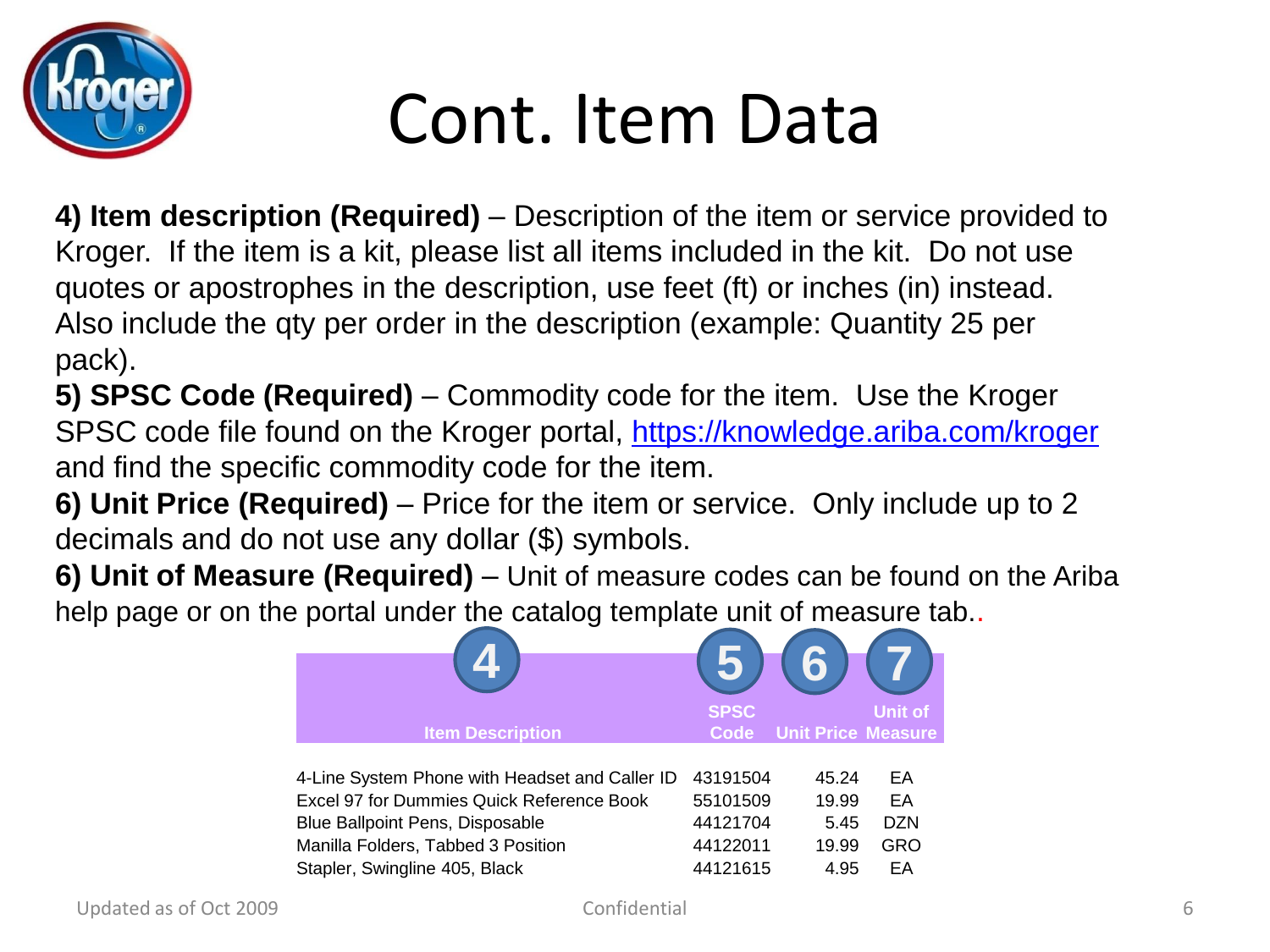

## Cont. Item Data

**8) Lead Time (Required)** – Number of business days from when order is placed to when item is delivered.

**9) Manufacturer Name (Optional)** – Name of company that produced the item.

**10) Supplier URL (Option)** – Insert your company website here – For example: [www.kroger.com](http://www.kroger.com/).

**11) Manufacturer URL (Optional)** – Manufacturing company website or specific item website information can be placed here.

**12) Market Price (Optional)** – Price of good or service listed to the public. Kroger does not require this information.

|   |                             |                            | Manufactu | (12)                          |
|---|-----------------------------|----------------------------|-----------|-------------------------------|
|   | Lead Time Manufacturer Name | <b>Supplier URL</b>        | rer URL   | <b>Market</b><br><b>Price</b> |
| 1 | Intellidata                 | http://www.idg.com/2772967 |           | 50.24                         |
| 1 | <b>IDG Books Worldwide</b>  | http://www.idg.com/2772967 |           | 22.00                         |
| 1 | <b>Bic</b>                  | http://www.idg.com/2772967 |           | 7.00                          |
| 1 | Mead                        | http://www.idg.com/2772981 |           | 22.00                         |
| 1 | Swingline                   | http://www.idg.com/2772981 |           | 6.29                          |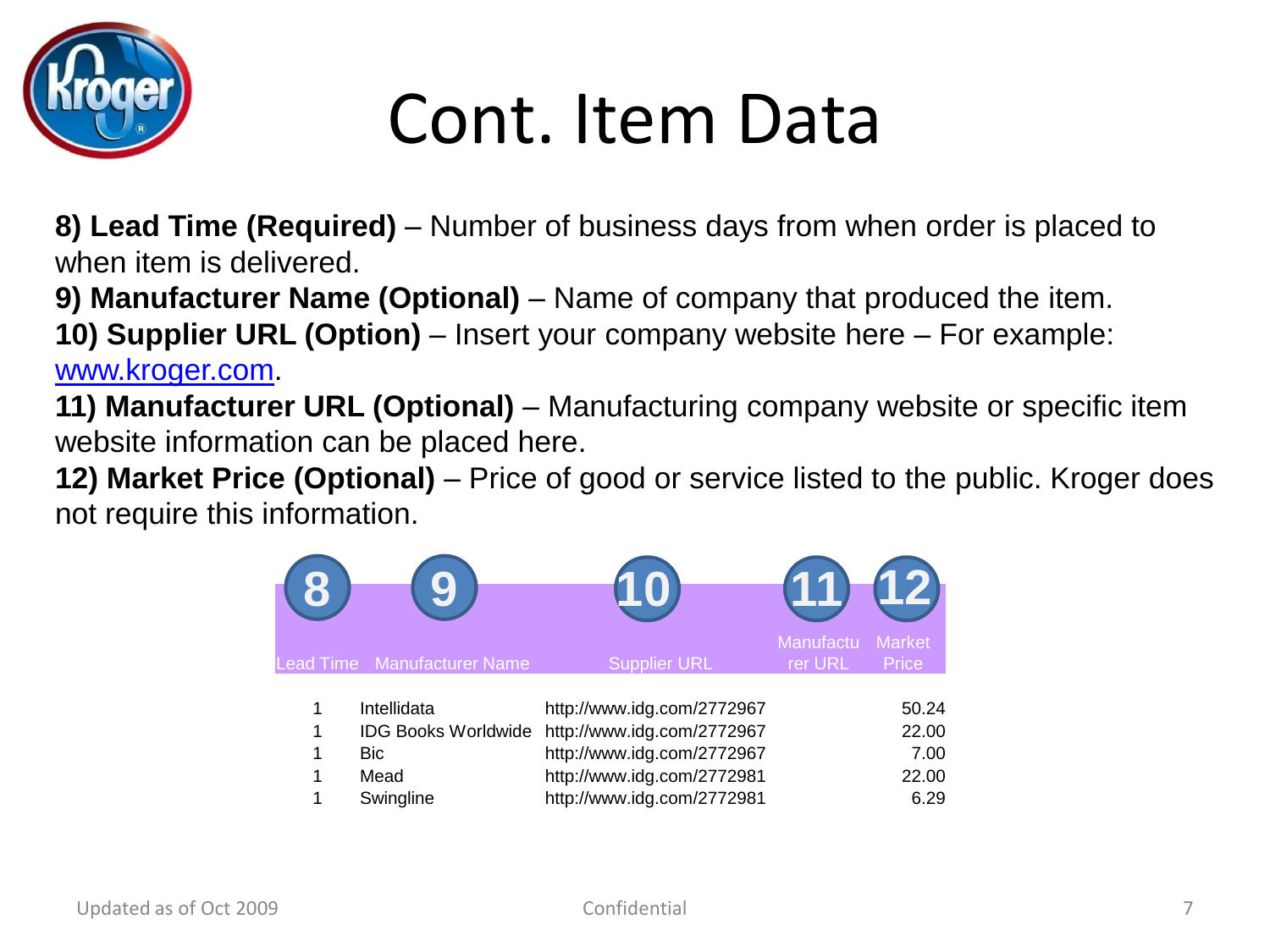

### Cont. Item Data

**13) Supplier Part Auxiliary ID (Required on some items – Kroger will provide information)** – If supplier transacts with Kroger using PurchasingNet (P-Net), supplier will need to include their P-Net numbers in this column. Please contact your procurement representative or **[eprocatalogs@kroger.com](mailto:eprocatalogs@kroger.com)** to receive the P-Net information.

**14) Language (Required)** – ALWAYS include en\_US for all items.

**15) Currency (Required)** – ALWAYS include USD for all your items.

**16) Short Name (Required)** – Short name description for the item listed. Limited to 50 characters in the cell.

|                                   |          |            | 6                          |
|-----------------------------------|----------|------------|----------------------------|
| <b>Supplier Part Auxiliary ID</b> | Language | Currency   | <b>Short Name</b>          |
|                                   |          |            |                            |
| 060-00007542                      | en_US    | <b>USD</b> | 4-Line Phone               |
| 060-00020115                      | en_US    | USD        | Excel 97 for Dummies       |
| 700-00009801                      | en_US    | <b>USD</b> | <b>Blue Ballpoint Pens</b> |
| 706-00006020                      | en_US    | <b>USD</b> | Manilla Folders            |
| 021-00000102                      | en_US    | USD        | <b>Standard Stapler</b>    |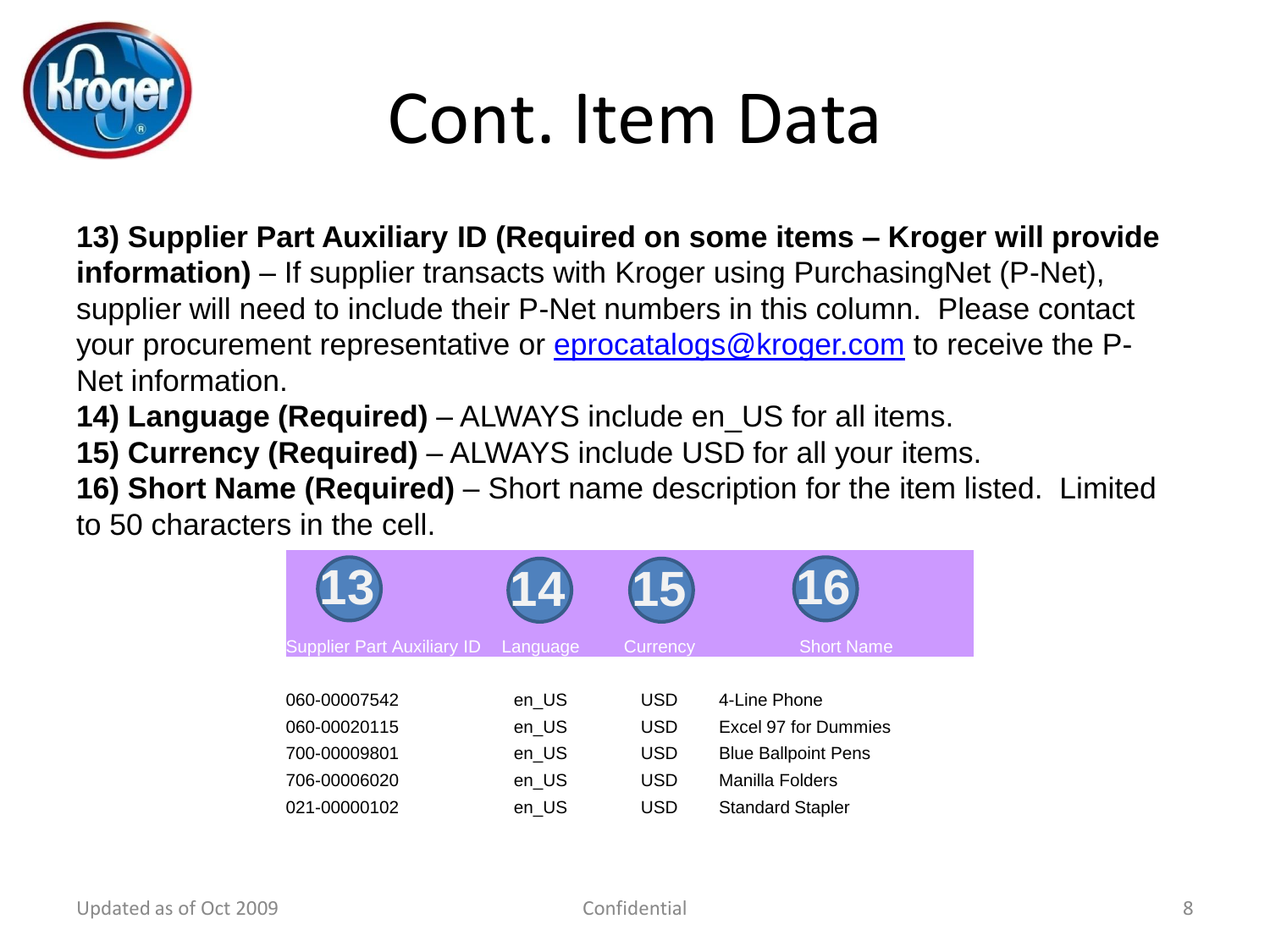

### Image Formats

**17) Image (Required)** - Images represent visually what the items in the catalog are. Provide as many as possible, as users will be better served if they can "see" the product. These fields should contain a link from a website to the image of the product. Images must be a valid type and point to a valid image. Valid Image types are: ".gif", ".jpg", ".jpeg", ".tif" and ".bmp".

**18) Thumbnail (Optional)** – Same requirements as image link above, with pixel size to be 64 x 64.

If you can not place image links immediately in your catalog, send the catalog without the image links to [eprocatalogs@kroger.com](mailto:eprocatalogs@kroger.com) to prevent any delay in the catalog process.



http://www.idg.com/2772967/img.gif http://www.idg.com/2772967/tmb.gif http://www.idg.com/2772967/img.gif http://www.idg.com/2772967/tmb.gif http://www.idg.com/2772967/img.gif http://www.idg.com/2772967/tmb.gif http://www.idg.com/2772981/img.gif http://www.idg.com/2772981/tmb.gif http://www.idg.com/2772981/img.gif http://www.idg.com/2772981/tmb.gif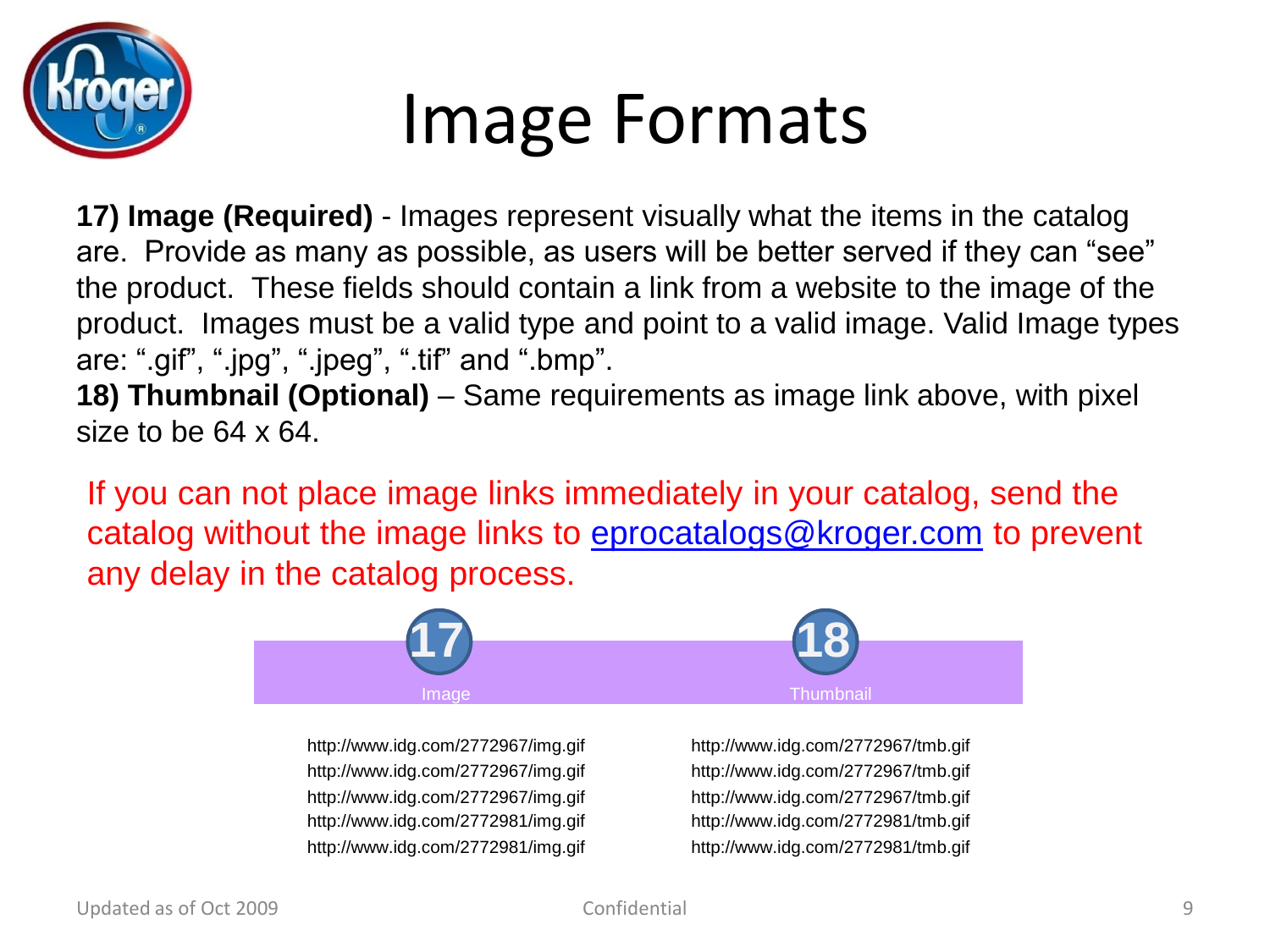

# Final Steps

• Once your catalog is complete: •Name the catalog "*Your Company Name*"\_Catalog.xls •i.e., Kroger\_Catalog.xls •E-mail catalog to *eprocatalogs@kroger.com* 

• The catalog will go through a review process within the Corporate Procurement department. Any issues or questions that may arise, you will be contacted.

• When the catalog is approved, a final version of your catalog will be sent back with instructions on how to load your catalog on the Ariba Supplier Network